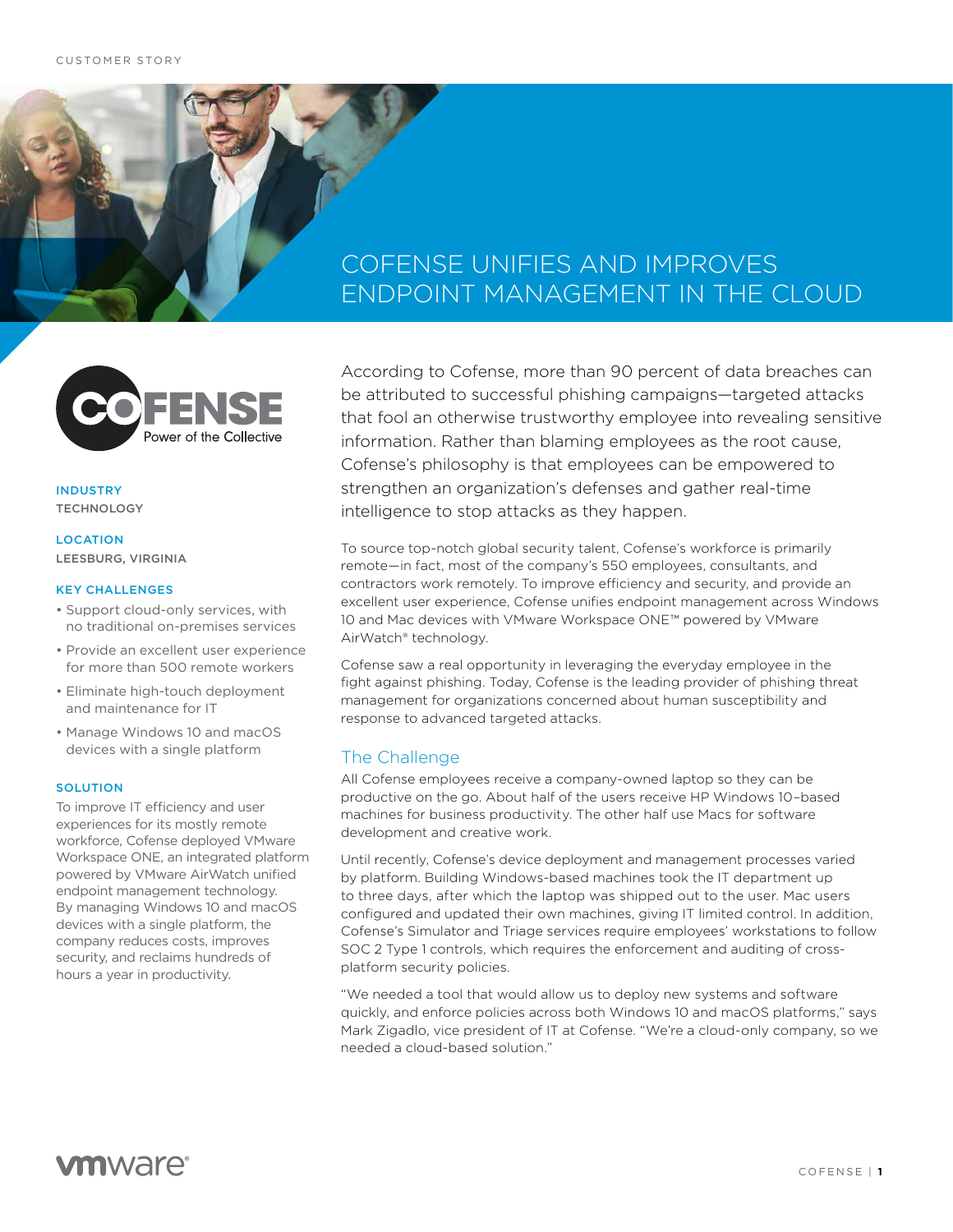### BUSINESS BENEFITS

- Delivering an out-of-box experience to users with zero IT involvement
- Reclaiming weeks of user productivity and hundreds of hours for IT in just one year
- Improving security and compliance with patching and policy enforcement
- Reducing endpoint management costs with a unified system

## The Solution

Cofense evaluated several endpoint management solutions, including IBM MaaS360, Panorama9, and Workspace ONE. Early on, it was clear that Workspace ONE provided the best cross-platform support.

"We ran into quirks and limitations with other endpoint management tools that we just didn't experience with VMware," says Zigadlo. "Workspace ONE is easy to get started with, and provides all the functionality we need to manage our mixed fleet of Windows 10 and macOS workstations. In our experience, Workspace ONE works equally well with both platforms."

Workspace ONE works with Microsoft Azure Active Directory's mobile device management enrollment and Apple's Device Enrollment Program to streamline setup. New devices get automatically enrolled into Workspace ONE when Windows-based devices are joined to Azure Active Directory. Once the laptops are deployed, it's easy for Cofense to verify and enforce the use of hard drive encryption policies, screen lock timeouts with password re-entry, and malware protection software.

Although most of Cofense's data center infrastructure is in the public cloud, the company uses on-premises VMware vSphere® data center virtualization for product development. They can replicate customer environments for testing, quality assurance (QA), and malware analysis. Cofense relies heavily on VMware Fusion® and VMware Workstation Pro™ for research and development. To stay current and enhance manageability, Cofense upgraded to vSphere 6.5 Enterprise and uses VMware vRealize® Operations™ for capacity optimization. Cofense also uses vSphere to build and QA its Cofense Triage solution as a virtual appliance, offering customers faster deployment.

"Most of our customers use VMware, so it makes sense for us to use the latest version of vSphere in our testing," says Zigadlo. "We also appreciate the new vCenter Server Appliance and HTML5-based vSphere client included in vSphere 6.5. We have a large population of macOS users, so having a web-based client is very helpful."

## Business Results and Benefits

Cofense nearly doubled its workforce in just one year, onboarding approximately 250 new employees. Having Workspace ONE in place saved approximately 625 hours for IT in configuration time alone, significantly reducing endpoint management costs. New employees can be productive immediately upon hire instead of waiting days for a computer with needed applications and data access.

"With Workspace ONE, we can have a laptop ready with all security policies in less than half a day. It can be shipped off to an employee, who can start using it as early as the next day," says Zigadlo. "That capability will be even more valuable as we continue to globalize our workforce and continue to refine a true out-of-thebox service delivery model."

In situations where an employee experiences laptop issues without physically damaged hardware, Cofense's IT staff can connect to end-user devices remotely to aid in troubleshooting and perform maintenance. IT staff can even remotely reimage a machine, if required. By putting employees back to work faster and minimizing long periods of end-user downtime, Cofense reclaims weeks of productivity every year.